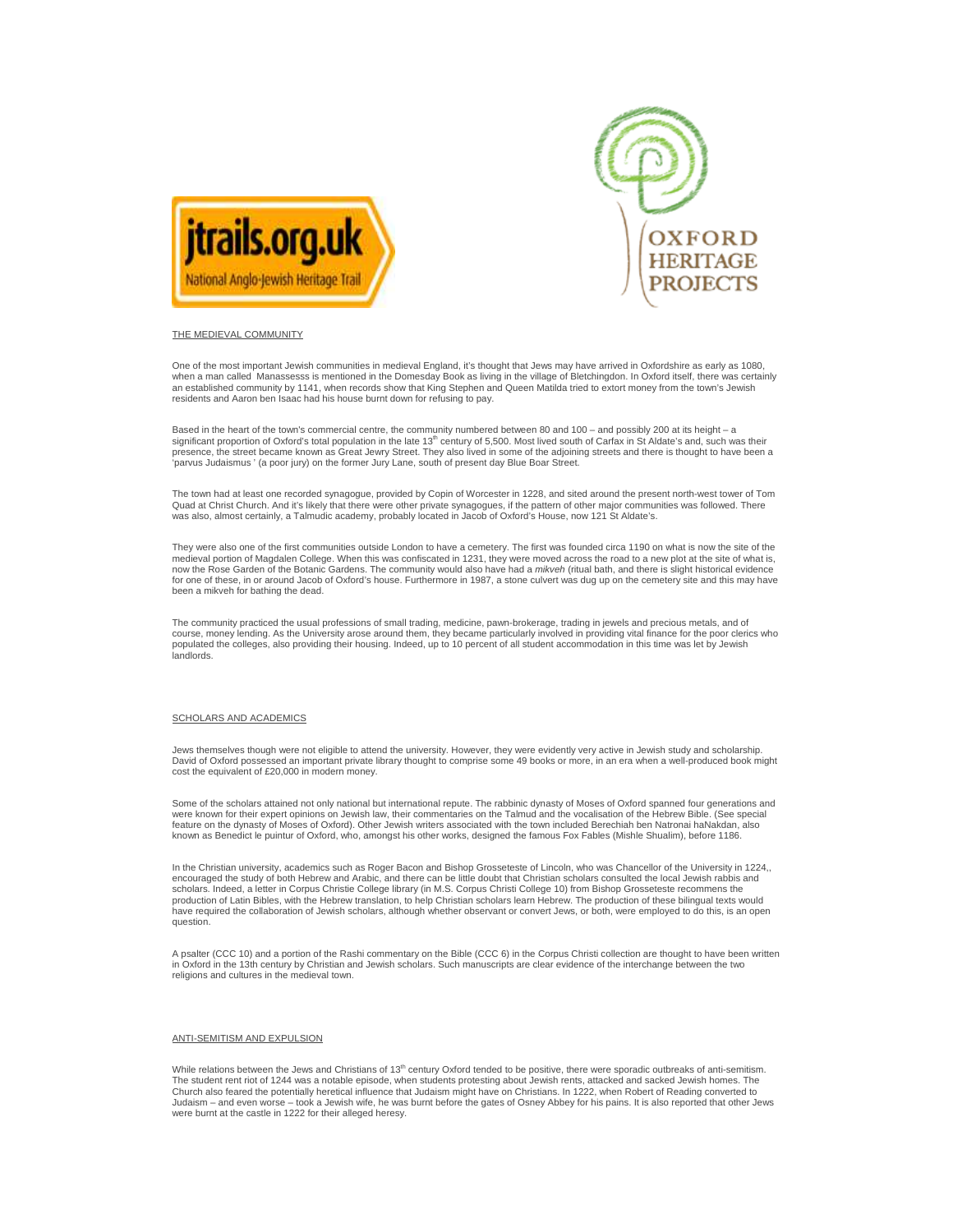Such attacks generally occurred in Oxford, as elsewhere, at the time of major Christian festivals - particularly the Easter period. The most notable of these was the Ascension Day riot of 1268, in which it was alleged that a Jew had attacked a religious procession and trampled the Crucifix to the ground. The whole community was temporarily imprisoned, and the king punished them by forcing them to pay for a marble and gold crucifix that was set up in Merton College.

As Jews gradually left the town, both Merton College and Balliol Colleges bought up and speculated in Jewish properties – this was to play a<br>significant role in their early development. By the time of their expulsion in 12 confiscated and passed onto Balliol College.

The former synagogue (a core block of seven Jewish properties) was turned into Burnel's Inn, and this together with the rentals from the rest of the Jewish holdings (a further two or so properties), provided the college with an important annual income until Cardinal Wolsey demolished them in 1525 to build Cardinal College.

Although there's little evidence of any Jewish presence after the expulsion until the  $17<sup>th</sup>$  century, it is thought that by some that there was a House of Converts on the site of the modern town hall. One authority on Hebrew manuscripts has claimed that the Corpus Christi Manuscripts may in fact be 14th century, meaning that they might have been produced by converted Oxford Jews after the expulsion. Furthermore, a 14th century astrolabe has been identified as having been made in Oxford and having a Jewish owner. The astrolabe includes the name of the local saint, St Frideswide, demonstrating its Oxford provenance and has Hebrew inscriptions as well as the Hebrew name of its owner.

# RETURN TO OXFORD

There's certainly evidence that Jews had returned to Oxford by the mid 17<sup>th</sup> century. Most assisted with the cataloguing of Hebrew manuscripts in the Bodleian Library, or taught Hebrew privately to University students. Indeed, the founder of the Bodleian, Sir Thomas Bodley implored his librarian, 'to gette the helpe of the Jewe', so as to produce correct Hebrew title entries for the library's first printed catalogue.

The first Hebrew Manuscript catalogues were drawn up by a 'Jacob of Merton College'. This may well have been Jacob Wolfgang, who converted in order to become a member of the University in 1608. He is almost certainly the first Jew known to be a member of Oxford University. But for all his pains, he was sneered at by his collegians for having little ability in Latin, Divinity, or Humanity.

The Jewish drift back to Oxford also included tradesmen. And one of these was to change student life forever, providing that crucial boost for undergraduates 'pulling all-nighters' when faced with an essay crisis. Jacob (probably identifiable as Cirques Jobson, a Levantine Jew) introduced coffee and coffee shops to the city, and indeed, it is thought, to the country as a whole.

By the 1730s, a small Jewish community had established itself in St Clement's village, close to the East Gate of the city. Outside the religious and civic jurisdiction of the all-powerful university, it was an ideal location. Counting itinerant pedlars, grocers, and traders in its ranks, the<br>community's interests were largely business not academia. And in the toler into society, suffering little in the way of anti-semitism.

### ADMITTANCE TO THE UNIVERSITY

The community remained very small up to the 19th century, due to the continuing stifling presence of the religiously orthodox university. However, the advent of intellectual and religious liberalism in Oxford, as well as moves to provide political freedom for Jews nationally, swept away the bar to unconverted Jews attending the University.

In 1856, Jewish undergraduates were permitted, and in 1871 college fellowships were opened to all, whereas they had previously been open only to ordained clerics. It was, though, some decades before Jews took full possession of the freedoms they had been offered with very few Jewish undergraduates before the end of the 19th century.

There were, however, some early lecturers who held readerships. The first two were Adolph Neubauer, appointed in 1884 as reader in Rabbinical Literature (Exeter College) and David Samuel Margoliouth, who was appointed to a Readership at New College in 1889, where he resided and taught Arabic. Not unexpectedly the earliest Jewish presence was mainly within the Oriental Faculty. (Sir Isaiah Berlin became only<br>the fourth Jewish academic fellow in Oxford, when he got his fellowship in All

### COMMUNAL LIFE IN THE 19<sup>TH</sup> CENTURY

The Oxford Jewish Congregation traces its foundation back to 1842 but during the Victoria era, communal life was poorly organised with sporadic services held in private rooms.

The first 'synagogue' of the modern era was on the north side of Paradise Square established circa 1849. This was followed, after a gap of 18 years, by one at St Aldates from about 1870 and, latterly, by one at George Street from 1878. The George Street Synagogue was regarded as more suitable than the previous establishments, but it was in a backyard over stables on what is now thought to be the site of the Old Fire Station and its approach and surrounds were regarded as most unsavoury.

Things improved with the acquisition of a better facility at Worcester Place in 1884. The new synagogue was probably in an upper room on the west side of Worcester Place near to Richmond Road. The increasing numbers of Jewish undergraduates (and the wish to encourage their<br>religious observance) seemed to provide some impetus for the provision of better faciliti favourable surroundings.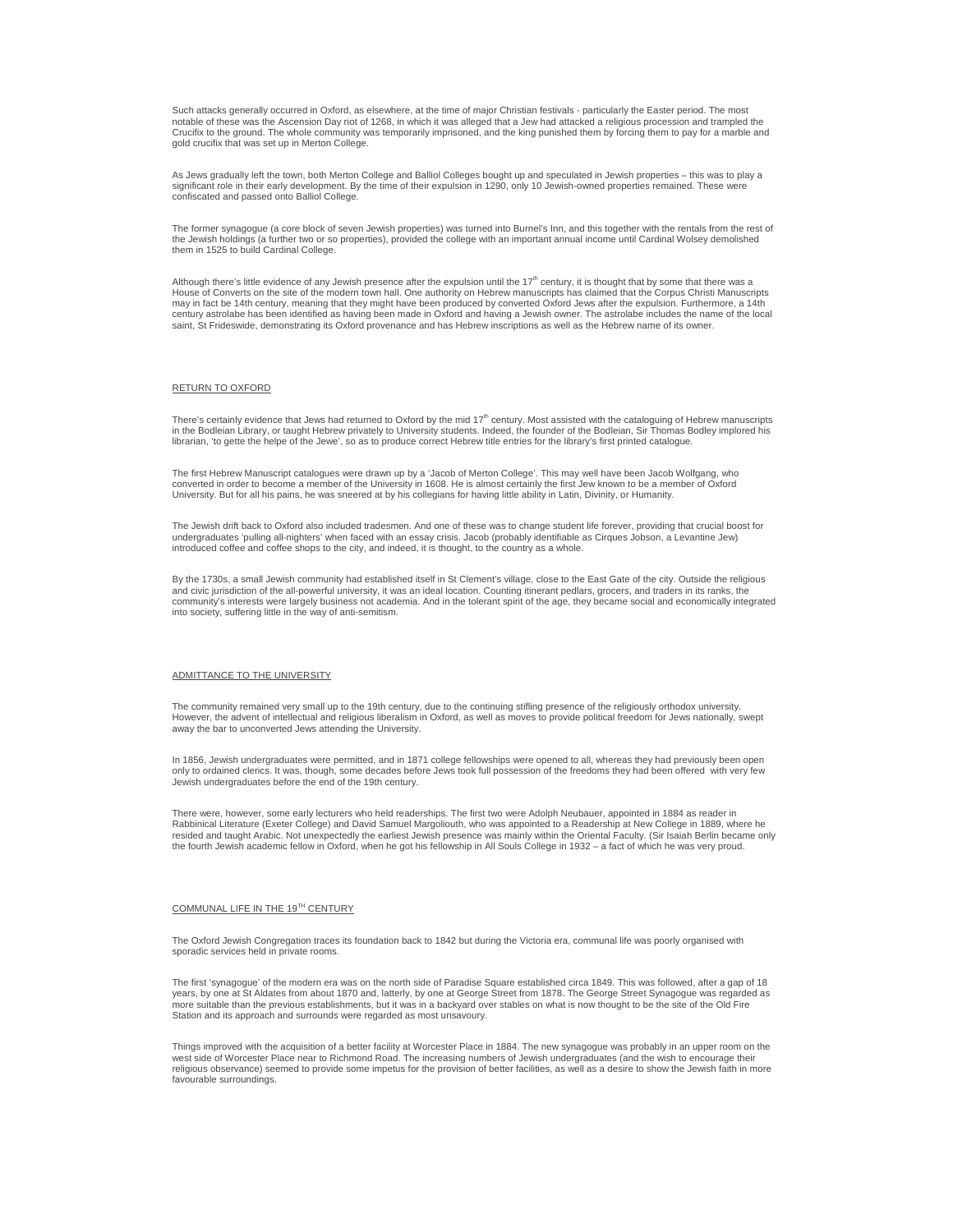The congregation finally attained its goal of a permanent synagogue building in 1892 - a mission hall that had been built on the site of the present synagogue on Richmond Road. It was a simple brick building in a mission hall style, complete with Gothic windows and doors and it appears to have been built for use as a lecture room.

Despite the fact that the university had opened its doors to Jews, during the early years of the 20th century, the community itself was tiny having suffered an apparent decline. In 1896, 35 Jews were reported to have been congregants in Oxford. And in 1901, apart from undergraduate<br>students, it's reported there may have been only one resident Jewish family in the town

# THE INTER-WAR YEARS

The First World War saw a temporary expansion of the community, due to the upheavals of war, but at the end of the war most went back to London, and the synagogue was largely run for, and by, the undergraduates

The focal point of Jewish Oxford, from 1920, and indeed its main continuity, was Herbert Loewe (1882-1940) who lived in Beaumont Street. A lecturer in Oriental Languages at Exeter College, appointed in 1913 and working in Oxford until 1931 until he went onto Cambridge. his grandfather, Louis Loewe (1809-1880), had been Sir Moses Montefiore's 'oriental secretary' and the first Principal of the Judith, Lady Montefiore College at Ramsgate.

Loewe was one of the very few visible Jews teaching in Oxford and, on return from war service in India in 1920, he made his home an open house for undergraduate Jewish students on the Sabbath and festivals. Noted both for his religious observance and tolerance, he conducted<br>services that were accessible, as far as possible, to Orthodox and Progressive Jews. later celebrated accommodation of multiple traditions under one roof.

Another significant Jewish member of the University was Cecil Roth (1899-1970) at Merton College. He was appointed as reader in Jewish History in 1938 and he, in many ways, took up the mantle left by Herbert Loewe. While his official area of teaching was Biblical Studies, he was<br>a celebrated and wide-ranging historian of Anglo-Jewish history and Jewish ar

Roth and his wife often invited Jewish students to Sabbath tea parties where, in the early days of (misunderstood) freezer technology, left-over sandwiches were apt to be recycled from tea party to tea party, including one apparently with a bite taken out of it, that cropped up on a regular basis!

During the early 1930s Isaiah Berlin estimated that there were probably not more than 70 to 80 Jews in Oxford University, that he knew of, and still a good number were keen not to be identified as Jewish. By this time the university supported both the Adler Society (encouraged by Loewe) and the Zionist Society.

## TWENTIETH CENTURY TOWNSFOLK

In the town itself, the Jewish community was small and very much a minority. The late Donald Silk, a well known Alderman and City figure, (whose first marriage was to the Jewish tennis star, Angela Buxton - the first British tennis star to reach the Wimbledon finals in 17 years and<br>also winner of the Wimbledon Doubles Championship with Althea Gibson in 1956) travails.

He recounted how his time at the Oxford Council School was made a misery each Easter by a teacher who would retell the Easter story. At the end of the Passion, her pièce de resistance, was to turn to the class and declare, 'and how do we know this is true? Stand up the Jews!'<br>Whereupon Donald and his fellow Jewish student, on rising from their seats, would wis them up from the humiliation of being the proof of the myth of the Wandering Jew.

The efforts Donald's father, Bobby Silk - an East-Ender by origin - to establish the family fortunes give some insights into Jewish life in Oxford in the period as well as the changing patterns of Jewish occupations. A family anecdote from the late 1920s recalls how Bobby would tour the county in a van, peddling goods in different villages.

On one fateful day, he had a collision between Banbury and Oxford, which left the wreckage of his van, shop and business strewn across the road. Bobby, though, was not disheartened. Instead, he raised an impromptu storm sale on the crash site, attracting the local inhabitants who bought all the goods lock, stock and barrel. He was even able to sell the wreckage of the van. A local newspaper was reputed to have run a story about the incident with a photograph of the 'enterprising Jew'.

Having run a confectionary shop at 1 Broad Street, Banbury, in the early 1930s, Bobby then moved to Oxford in 1935 to be closer to London. Initially, he ran a grocer's shop at 101 Cowley Road and subsequently he opened another store next to the Old Swan on Cowley Road, where<br>he sold some kosher goods – apparently the first shop to sell kosher groceries in Oxf war-time Pesach there was a surplus of matzah. Bobby broke it up into pieces and advertised it as a breakfast cereal... 'No Points on Your Coupon – just add milk and sugar!'... which was quickly snapped up by his non-Jewish customers!

In the years that followed, he established Silk Estates, a very well known property business, which he started after selling a property for a relative and realising it was better business than grocery. The company specialised in property around the Iffley Road, and Pembroke Court was one of his developments. He was later a prime mover in the construction of Oxford's West Gate Shopping Centre (1970-2).

#### A REFUGE FROM NAZISM

The inter-war idyll of Oxford was broken with the rise of Nazism in Germany. As Jews started to flee the country, the university and the Oxford Refugee Committee played an active role in bringing in Jewish academics from Germany, helping to save many Jews. The most famous of the<br>refugees was Albert Einstein, who spent time in Oxford, before moving on to America.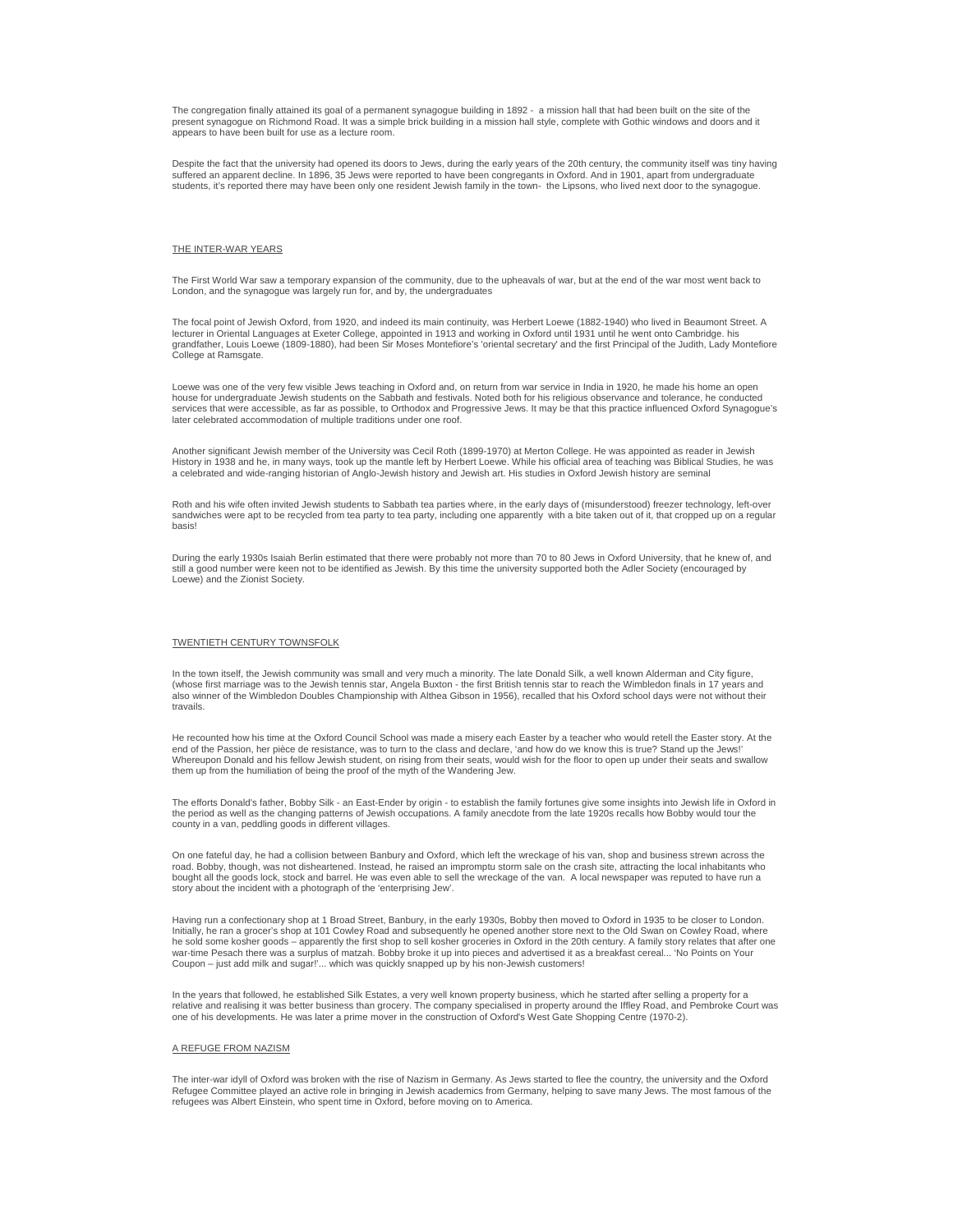During his brief sojourn in the town, he lectured at Christ Church. One student related how he had heard that Einstein was giving lectures and decided to go and hear the great man. On arriving at the lecture hall, however, he was surprised to see he was one of only two students there. Then, all became clear; Einstein delivered his lecture entirely in German as he had not yet learnt English. However, a blackboard chalked with equations has been preserved in the Hooke Museum, from one of these lectures.

Some colleges, such as Balliol, Magdalen, Christ Church, University, Corpus Christi, All Souls and Queens, were very active in bringing over or<br>supporting refugees. Others did little, whether through lack of funds (an impo inclination, or both. Conditions weren't easy for the refugee academics. Though spared from a far worse fate in Nazi Germany, many notable figures experienced a serious loss of status and frequently lived in very straitened circumstances in poor digs, as there was a lack of accommodation and funds.

# THE SECOND WORLD WAR

The war, when it came, led to a massive, though temporary, swelling of the Jewish population in the town, by several thousands, as both refugees and evacuees poured into the town. Pre-war, the community had amounted to some six families and a few university students. And on High Holy Days, the congregation had only been able to muster 'ten or twenty worshippers'; by 1940, however, congregations were in the hundreds and the community had the services of a rabbi, Dr Weinberg.

The wartime influx meant that there was a rich Jewish social and cultural life in Oxford. One of the well-known community centres set up in this period was in the YMCA building in Walton Street. The community also had a social club in the Forum on the High Street and there were other<br>unofficial Jewish congregations set up in Iffley, Cowley and Headington.

Additional overflow congregations set up around the city for religious festivals were to be found in St James' Hall on Cowley Road as well as a hall in Collins Street (near Eastern Avenue). There was also a kosher meat section in Butterfields and Sons, a butcher's shop in the covered market, and a number of Jewish traders elsewhere in the market, which gave a distinctive Jewish flavour to this famous Oxford landmark.

Initially, for around three months, most of the foreign Jews in Oxford were temporarily interned amidst fears for national security. They were released from 1940, after being graded by a university committee, the Society for the Protection of Science and Learning (SPLS). Class I<br>refugees worked in areas directly of benefit to the war effort, Class II refugees wer rest.

Many of these refugees played a vital role in the war effort, among them Ernst Boris Chain, a Berlin Jew and a talented musician, who arrived at<br>Oxford (via Cambridge) in 1935. His worth was somewhat overlooked at first wi that he was, 'more of a musician than a scientist and would do better in music than in chemistry.' However, when Chain teamed up with Howard Florey, the pair played a pivotal role in the development of penicillin, thereby saving the lives of countless combatants who would otherwise have died from infected wounds. In 1945, Chain and Florey shared the Nobel Prize for Physiology and Medicine with Fleming – just recognition for one of the greatest of all medical innovations.

Other Jewish residents of wartime Oxford made a more unusual contribution to the war effort, having been recruited to work at the Bletchley Park Government Code and Cipher School, where they helped to decrypt the Enigma code and produce intelligence codenamed 'Ultra'. It seems that government recruiters considered their ability to read Hebrew and Hebrew studies ideal preparation for the task at hand.

## POST-WAR DECLINE AND REVIVAL

The immediate post-war period was a difficult time for the Jewish community, as most of its inhabitants returned to their pre-war homes. The rabbi, Dr Weinberg, left in 1948 and so few were the number of Jews that there were often no Saturday services outside of term-time. There was also an unsettling Town-Gown conflict in the congregation in the 1950s, but the B'nai B'rith organisation worked with some success to close the gap.

One beacon of levity in the post-war period was the founding of the Oxford University 'Choolent Society' in 1955 and which ran for 30 years. An ironic Jewish take on famous Oxford dining societies such as the Bullingdon Club, it was well known for it good company, humour and talks. Above all it was reputed for serving the sacred choolent in a special chamber pot, as well as its special bow ties and kippot

However, the 1960s saw a turn-around for the community. Young professionals with children started to establish themselves in Oxford and a great many Jews came as students or to take academic posts. Sir Isaiah Berlin maintained that these changes seems to have been the product of wider social changes and were certainly never the subject of any formal discussion in the university. Note that in 1953, Sir Keith Joseph was only the fifth Jew to be elected a fellow.

The revival was indicated by the rebuilding of the synagogue in 1974 and latterly in 1992.

The post war success of Jews in the university is indicated by the fact that by 1991, no less than seven heads of Oxford colleges were Jews,<br>and between seven and nine percent of students were Jewish. This has ensured the

Jewish Heads of College, have included distinguished figures such as, Sir Claus Moser of Wadham and Sir Zelman Cowen of Oriel, the former Governor General of Australia and pro-vice–chancellor of the university. Dr Baruch Blumberg of Balliol College, Oxford and Flatbush Yeshiva, New York, was notable for both his academic achievements and Jewish orthodox credentials. He was awarded the Nobel Prize in medicine in 1976, for developing the Hepatitis B vaccine, which has saved the lives of millions.

Another famous, or rather infamous, Oxford figure was Robert Maxwell, the proprietor of the Mirror Newsgroup and Macmillan Publishing. Maxwell located his famous Pergamon Press in Oxford and he also lived in Headington Hall, which he described as his 'council house' as he was able to lease it from the council at a nominal rate. Pergamon Press was based in the stables and the staff called it 'Pergatory Press', though many regarded a stint there as good for their careers and Maxwell did pay well.